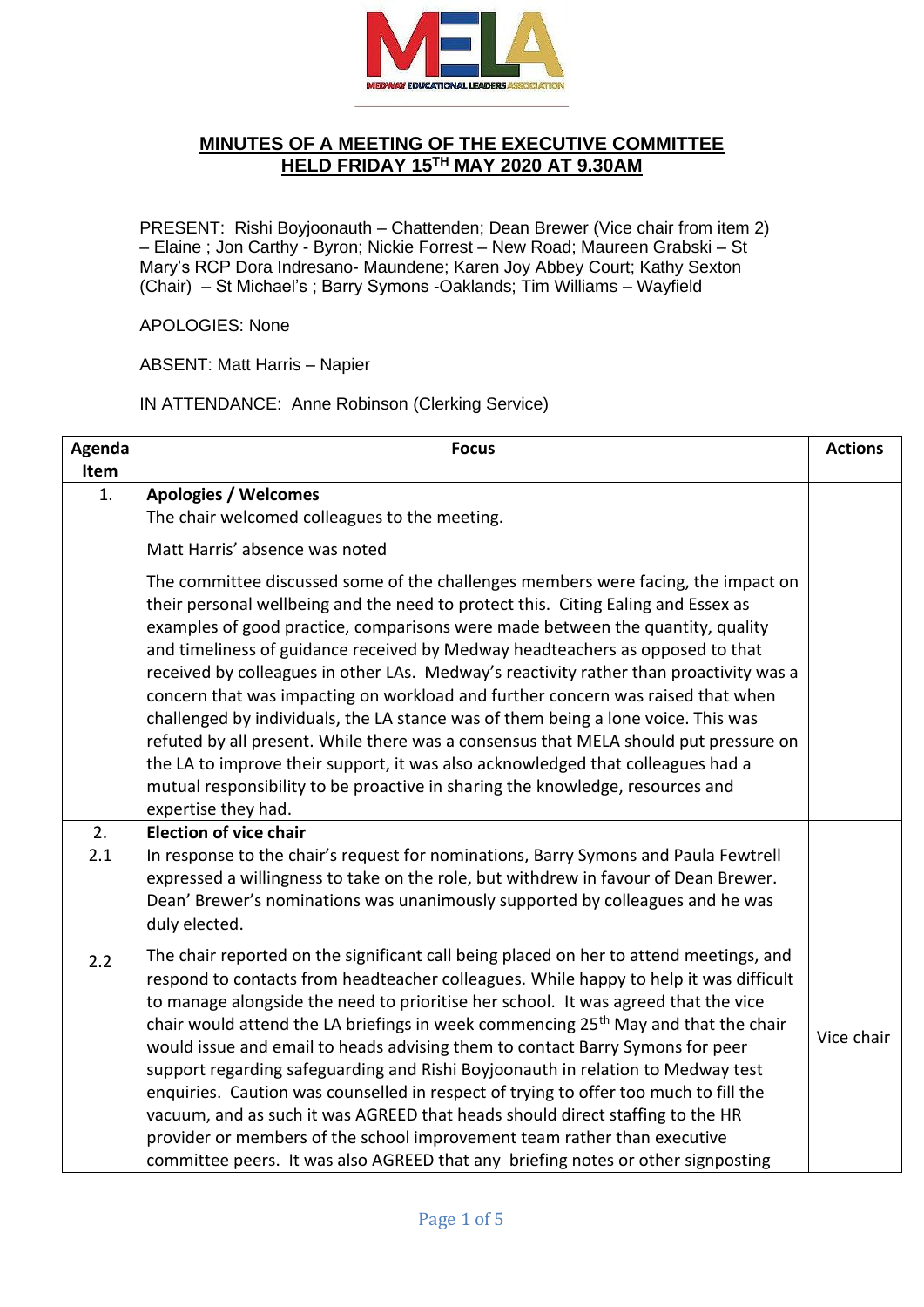

|                     |                  | would be sent to zone chairs who would forward them to zone members, which it was                                             |           | Chair/vice |
|---------------------|------------------|-------------------------------------------------------------------------------------------------------------------------------|-----------|------------|
|                     |                  | hoped would reduce the number of enquiries direct to the chair                                                                |           | chair      |
|                     |                  |                                                                                                                               |           | zone       |
|                     |                  |                                                                                                                               |           | chairs     |
| $\mathbf{3}$<br>3.1 |                  | Minutes of the Meetings held 24 <sup>th</sup> January and 27 <sup>th</sup> March 2020<br><b>Approval for accuracy</b>         |           |            |
| 3.1.1               |                  | The minutes of the meeting held 24th January 2020, were agreed as an accurate                                                 |           |            |
|                     |                  | record. However, after some discussion, it was AGREED that item 8.4.8 be rephrased                                            |           | Clerk      |
|                     |                  | so as not to be construed as criticism of individuals. Asking that her dissent was                                            |           |            |
|                     |                  | recorded in the minutes, Karen Joy cautioned against sanitising what was an accurate<br>reflection of the meeting discussion. |           |            |
| 3.1.2               |                  | The minutes of the meeting held 27 <sup>th</sup> March 2020, were agreed as an accurate                                       |           |            |
|                     | record.          |                                                                                                                               |           |            |
| 3.2<br>3.2.1        |                  | <b>Review of actions and matters arising</b><br>Meeting dated 24th January 2020                                               |           |            |
|                     |                  | Primarily due to the impact of Covid 19 on executive committee members ability to                                             |           |            |
|                     |                  | carry out actions, the following actions agreed at the meeting on 24 <sup>th</sup> January were                               |           |            |
|                     | carried forward. |                                                                                                                               |           |            |
|                     | 2.2.1            | Forward short summary of Maria Beaney's visit to Zone 1                                                                       | PF        |            |
|                     | 2.2.4            | Complete the definitive list of groups and membership (ongoing)                                                               | <b>BS</b> |            |
|                     | 2.2.6            | Bring draft letter on funding review to next meeting.                                                                         | JC        |            |
|                     | 2.2.8            | Forward Kent rewards package to headteachers                                                                                  | <b>RB</b> |            |
|                     | 4.5              | Highlight the contact and duty line information discussed today in<br>brief notes.                                            | <b>KS</b> |            |
|                     | 8.3              | Make contact with Canterbury Christchurch University                                                                          | <b>NF</b> |            |
|                     | 9.6              | Discuss with Zones suggestion of seasonal headteacher briefings,                                                              | Zone      |            |
|                     |                  | three times a year with Zone meetings in the afternoon                                                                        | chairs    |            |
|                     | 9.7              | Carry out more work on the constitution. (ongoing)                                                                            | DB        |            |
|                     | 10.25            | Invite Councillors Potter and Isles to the next meeting if                                                                    | <b>KS</b> |            |
|                     |                  | appropriate                                                                                                                   |           |            |
|                     | 14.13            | Arrange a meeting with Zone chairs and CCG to discuss escalation                                                              | <b>KS</b> |            |
|                     |                  | system.                                                                                                                       |           |            |
|                     |                  | At item 9.4: The executive committee noted that Barry Symons had completed his                                                |           |            |
|                     |                  | action in respect of a welcome letter to the new headteacher at Balfour Junior. It was                                        |           |            |
|                     |                  | AGREED that going forward, letters of welcome would come from zone chairs. A                                                  |           |            |
|                     |                  | discussion ensued about how zone chairs would know when new heads were joining.                                               |           |            |
|                     |                  | It was suggested that the LA and trusts be encouraged to communicate this<br>information to all locality headteachers.        |           |            |
|                     |                  | At 11.2: Matt Harris' absence was noted. It was AGREED that the chair would make                                              |           |            |
|                     |                  | contact to make enquiries                                                                                                     |           |            |
|                     |                  | All other actions were complete or closed. There were no further matters arising                                              |           |            |
| 3.2.2               |                  | Minutes of the meeting held 27 <sup>th</sup> March 2020                                                                       |           |            |
|                     |                  | The following actions were carried forward                                                                                    |           |            |
|                     | 3.1              | Ensure circulation of LA statutory duties leads to heads and chairs                                                           | <b>CK</b> |            |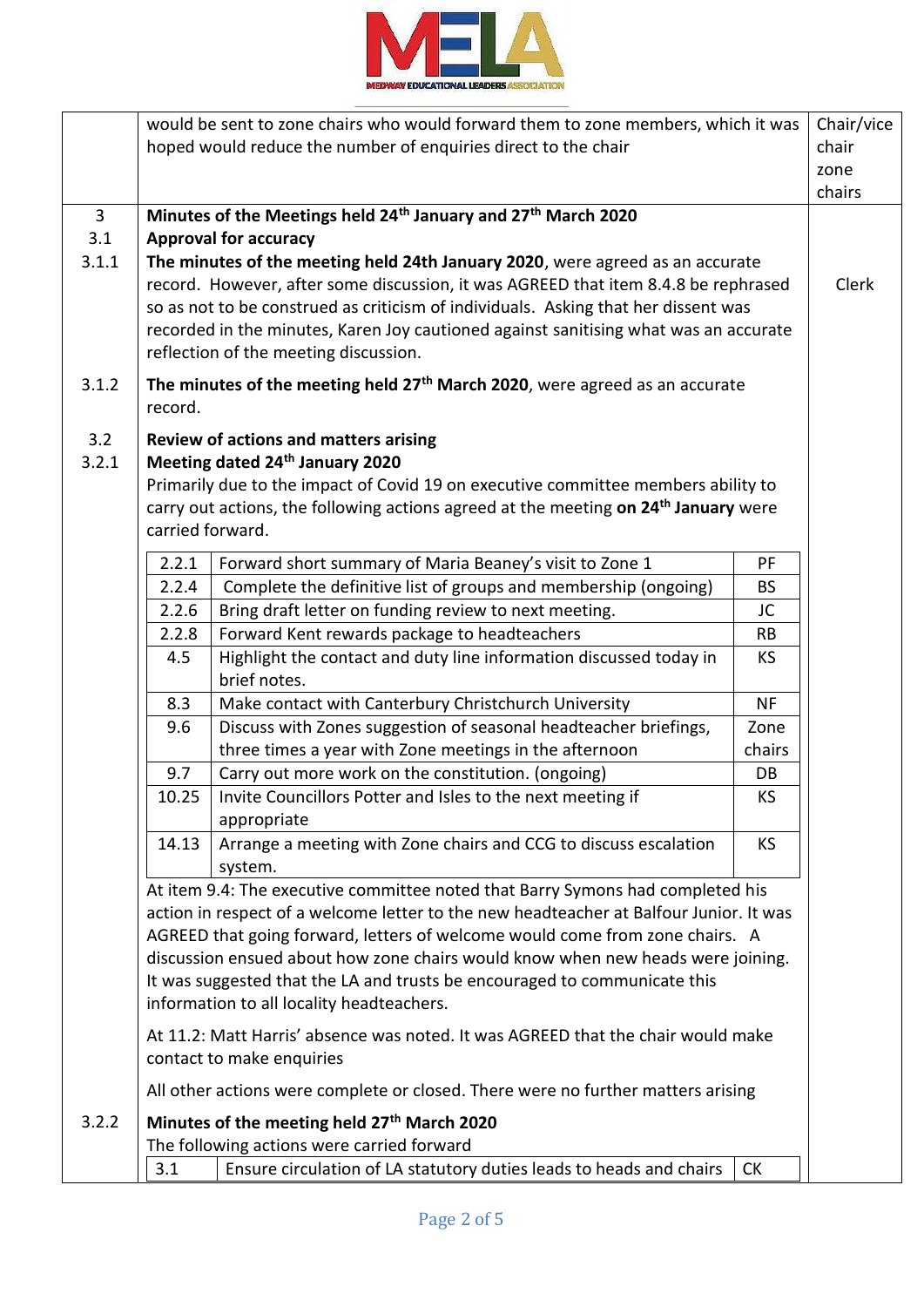

|                | 3.1                  | Consult with zones on the school effectiveness plan in due course                                                                                                          | <b>CK</b> |           |
|----------------|----------------------|----------------------------------------------------------------------------------------------------------------------------------------------------------------------------|-----------|-----------|
|                | 3.2                  | Reinstate regular opportunity for heads to discuss SEN strategy                                                                                                            | <b>CK</b> |           |
|                |                      | and provision with LA                                                                                                                                                      |           |           |
| $\overline{4}$ | <b>Finance</b>       |                                                                                                                                                                            |           |           |
|                |                      | The vice chair, whose school was now holding funds reported that his finance team                                                                                          |           |           |
|                |                      | were now managing them and as far as he was aware there had been no change since                                                                                           |           |           |
|                | the last report.     |                                                                                                                                                                            |           |           |
| 5              |                      | <b>Secondary transition</b>                                                                                                                                                |           |           |
| 5.1            |                      | The chair reported that the majority of primary schools had completed transfer forms                                                                                       |           |           |
|                |                      | and submitted to the LA. Due to workload issues as a result of Covid 19, agreement                                                                                         |           |           |
|                |                      | had been reached that primary schools be provided with contact details of the                                                                                              |           |           |
|                |                      | secondary transition lead and it be left to make contact when ready to do so. It was                                                                                       |           |           |
|                |                      | noted that at least 3 Medway secondary schools were not abiding by this agreement,                                                                                         |           |           |
|                |                      | although it was thought that might be an issue with in-school communication rather<br>than a disregard for the agreement It was AGREED that the chair remind secondary     |           | <b>KS</b> |
|                |                      | schools of the agreement in place                                                                                                                                          |           |           |
|                |                      |                                                                                                                                                                            |           |           |
| 5.2            |                      | In response to a question, Rishi Boyjoonauth advised that Medway tests were                                                                                                |           |           |
|                |                      | expected to go ahead for the 2021 intake, although may be delayed. The detail of                                                                                           |           |           |
|                |                      | plans were awaited. It was noted that for tests taking place midweek, paired                                                                                               |           |           |
|                |                      | invigilation was unlikely and also that reviews may not take place. This would mean<br>25% the cohort would be granted immediate places rather than the normal 23%. A      |           | <b>RB</b> |
|                |                      | parental briefing in the form of a ppt presentation or video was planned. Mr                                                                                               |           |           |
|                |                      | Boyjoonauth undertook to circulate briefing notes                                                                                                                          |           |           |
| 6              | <b>Zone Feedback</b> |                                                                                                                                                                            |           |           |
|                |                      | Due to the timing of school closures, no zones had met since the last full MELA                                                                                            |           |           |
|                |                      | meeting. Zone leaders were testing the water in terms of convening virtual meetings,                                                                                       |           |           |
|                |                      | but especially with the news of the planned widening of school opening, were mindful                                                                                       |           |           |
|                |                      | of not placing additional pressure on colleagues.                                                                                                                          |           |           |
| $\overline{7}$ |                      | LA feedback - Covid 19                                                                                                                                                     |           |           |
|                |                      | Committee members re-iterated their concerns about the lack of LA support. The                                                                                             |           |           |
|                |                      | need was for professional colleagues with an understanding of how schools worked to                                                                                        |           |           |
|                |                      | be available, who could offer practical advice and help contextulise the raft of                                                                                           |           |           |
|                |                      | constantly changing guidance being provided nationally, from HR providers and                                                                                              |           |           |
|                |                      | similar specialists. It was AGREED that the chair draft an email to the LA expressing                                                                                      |           |           |
|                |                      | disappointment with the lack of support that was adversely affecting wellbeing and                                                                                         |           | KS        |
|                |                      | ask that provision was made. The email would be circulated for comment prior to                                                                                            |           |           |
|                |                      | dispatch. The committee noted advice that the NAHT would be contextulising the<br>most recently released guidance, placing the emphasis on prioritising welcoming back     |           |           |
|                |                      | the youngest children, hopefully that day. It was suggested that colleagues did not                                                                                        |           |           |
|                |                      | change plans they were forming until this was released.                                                                                                                    |           |           |
|                |                      |                                                                                                                                                                            |           |           |
|                |                      | A committee member mentioned an initiative at his trust where an A and E matron                                                                                            |           |           |
|                |                      | was speaking to trust heads about managing the risk of the virus. While not able to<br>make guarantees, if colleagues were interested, he would establish if this could be |           |           |
|                |                      | extended to a wider audience. The committee applauded the initiative but also felt                                                                                         |           |           |
|                |                      | the necessity was for a common message across all locality schools, not least to avoid                                                                                     |           |           |
|                |                      | parental confusion as a result of different information coming from different schools.                                                                                     |           |           |
|                |                      |                                                                                                                                                                            |           |           |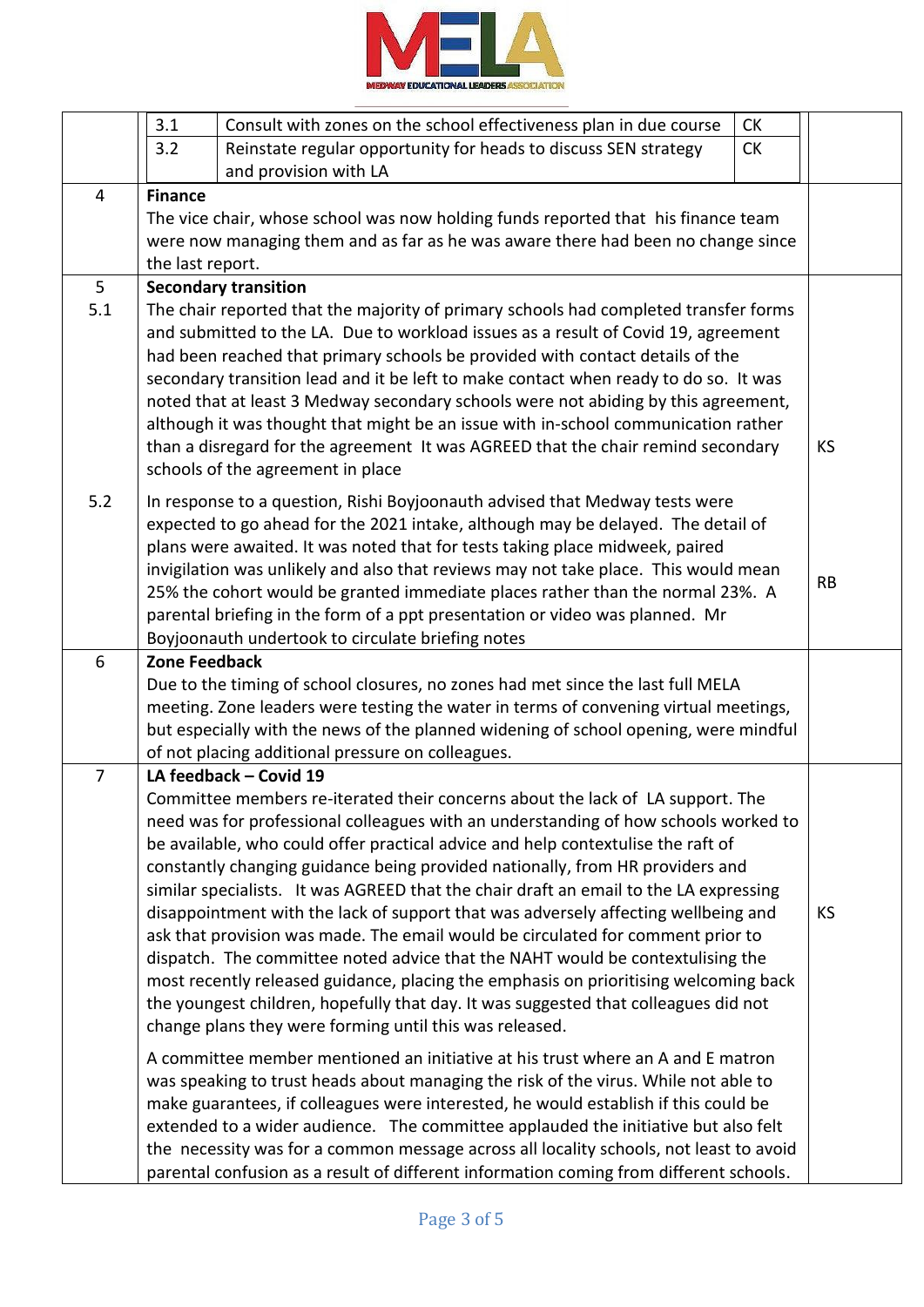

|   | The committee noted that MCH guidance was unlikely to be particularly helpful as it<br>was significantly at odds with national guidance in parts.                                                                                                                                                                                                                                                                                                                                                                                                                                                                                                                                                                                                                                                                                                                                           |              |
|---|---------------------------------------------------------------------------------------------------------------------------------------------------------------------------------------------------------------------------------------------------------------------------------------------------------------------------------------------------------------------------------------------------------------------------------------------------------------------------------------------------------------------------------------------------------------------------------------------------------------------------------------------------------------------------------------------------------------------------------------------------------------------------------------------------------------------------------------------------------------------------------------------|--------------|
|   | The committee noted there was mixed commitment from schools and trusts to fully<br>opento the prescribed year groups from June 1 <sup>st</sup> and that some staff felt under union<br>pressure not to engage in the planning for widening opening, which was again<br>impacting on staff wellbeing. Of those that had already canvassed parents about<br>their views on return, overall, about 50% indicated they would do so. In term of staff,<br>a suggestion was made that leaders spoke about planning for the next phase rather<br>than a specific date and it was noted that unions were now holding joint discussion<br>with the DfE rather than acting in isolation. A committee member commented that in<br>her experience of having been open throughout, staff were fearful to begin with but<br>once it was apparent that health and safety needs were met they were content. |              |
| 8 | <b>AOB</b>                                                                                                                                                                                                                                                                                                                                                                                                                                                                                                                                                                                                                                                                                                                                                                                                                                                                                  |              |
|   | There was no further business raised. The committee thanked the chair for having led                                                                                                                                                                                                                                                                                                                                                                                                                                                                                                                                                                                                                                                                                                                                                                                                        |              |
|   | and represented MELA in this challenging time and re-iterated a willingness to                                                                                                                                                                                                                                                                                                                                                                                                                                                                                                                                                                                                                                                                                                                                                                                                              |              |
|   | support where they could. In response to a query, the clerk agreed to circulate                                                                                                                                                                                                                                                                                                                                                                                                                                                                                                                                                                                                                                                                                                                                                                                                             |              |
|   | actions at approximately 2 weeks ahead of the meeting and subject to her own                                                                                                                                                                                                                                                                                                                                                                                                                                                                                                                                                                                                                                                                                                                                                                                                                |              |
|   | workload provide additional admin support as required to support the chair.                                                                                                                                                                                                                                                                                                                                                                                                                                                                                                                                                                                                                                                                                                                                                                                                                 | <b>Clerk</b> |
| 9 | <b>Meeting close</b>                                                                                                                                                                                                                                                                                                                                                                                                                                                                                                                                                                                                                                                                                                                                                                                                                                                                        |              |
|   | The meeting closed at 11.10am. The next meeting is scheduled on Friday 3 <sup>rd</sup> July                                                                                                                                                                                                                                                                                                                                                                                                                                                                                                                                                                                                                                                                                                                                                                                                 |              |

| Signed as a true record of the meeting | $3^{\text{rd}}$ July 2020 |  |
|----------------------------------------|---------------------------|--|
|----------------------------------------|---------------------------|--|